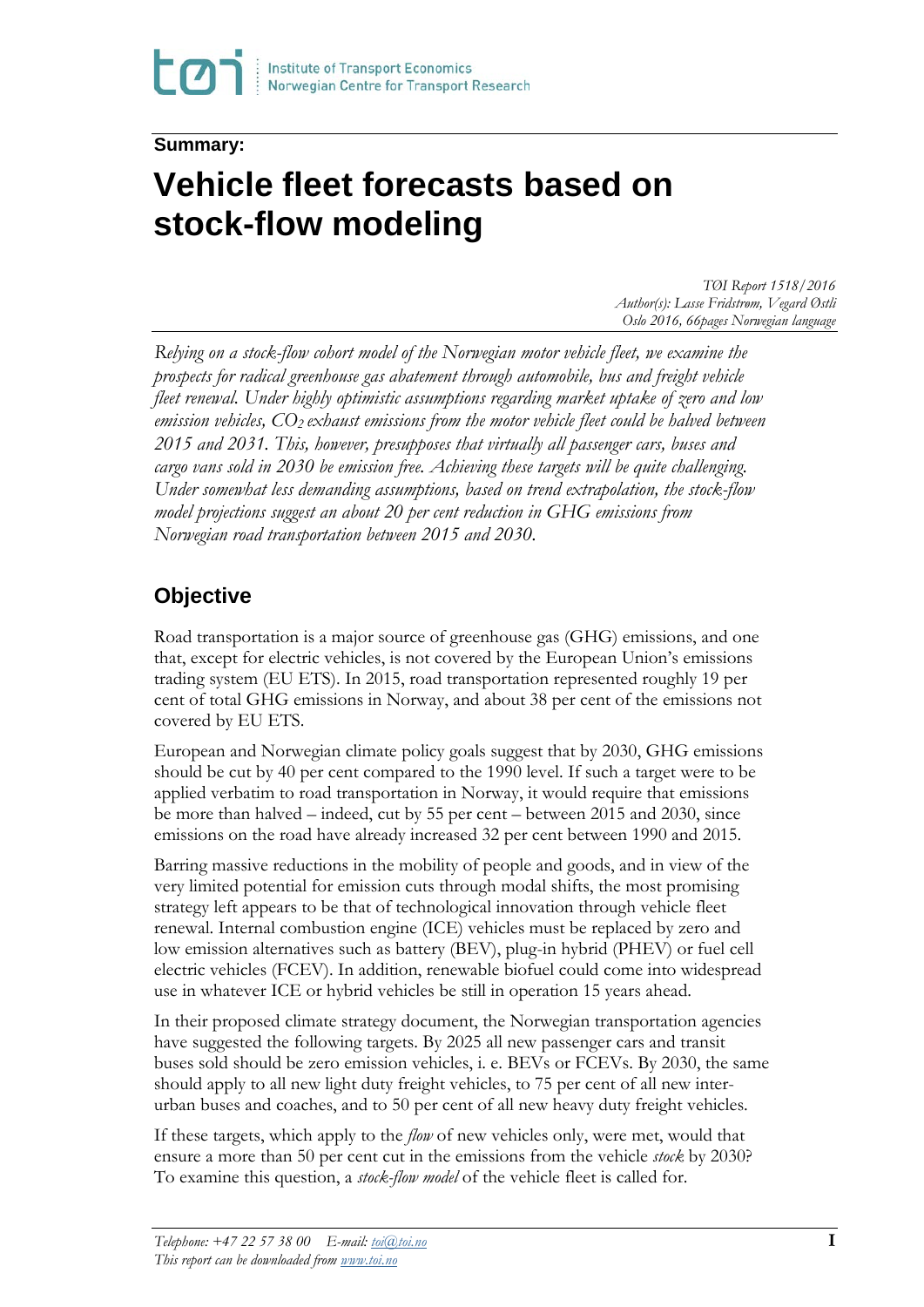# **The BIG[1](#page-1-0) stock-flow model**

Let  $A^{m,n}_{i,j}$  $(i = 1, 2, \ldots, I^m; j = 1, 2, \ldots, J; m = 1, 2, \ldots, M; n = 2010, 2011, \ldots, N$  denote the *stock* of *j-1*-year old vehicles registered in segment *i* of category *m* at the end of year *n*. By vehicle categories, we have in mind a classification into passenger cars, cargo vans, trucks, semi-trailer tractor units, campervans/motorhomes, and buses/coaches. By segments, we shall mean a cross-tabulation between energy carrier (propulsion technology) and vehicle weight. The following 11 energy technologies are specified:

- *(i)* gasoline internal combustion engine (ICE),
- *(ii)* diesel ICE,
- *(iii)* battery electric vehicle (BEV),
- *(iv)* plug-in hybrid electric vehicle (PHEV) with gasoline ICE,
- *(v)* PHEV with diesel ICE,
- *(vi)* non-plug-in hybrid vehicle (HEV) with gasoline ICE,
- *(vii)* HEV with diesel ICE,
- *(viii)* hydrogen fuel cell electric vehicle (FCEV)
- *(ix)* natural gas ICE
- *(x)* kerosene ICE
- *(xi)* other ICE

As an example we show, in Fig. E.1, the stock of passenger cars at year-end 2015, by energy technology and age. In the passenger car category we encompass all vehicles meant to carry at most eight passengers plus driver, including sport-utility vehicles (SUV) and minivans. Note that in the model, vehicle age (*j*) is counted from January 1 of the year of first registration to December 31 of the current year. Since, on average, vehicles enter and leave the stock at mid-year, they are one year younger in reality than in the model.



*Fig. E.1 Norwegian passenger car stock at year-end 2015, by propulsion technology and age.*

Also, let  $a_{i,j}^{m,n}$  denote the *flow* between the stocks in years *n-1* and *n*, in other words

(1) 
$$
A_{i,j+1}^{m,n+1} = A_{i,j}^{m,n} + a_{i,j+1}^{m,n+1} = A_{i,j}^{m,n} \left[ 1 + \alpha_{i,j+1}^{m,n+1} \right] \quad (j = 1, 2, ..., J),
$$

 $\overline{a}$ 

<span id="page-1-0"></span><sup>1</sup> BIG is a Norwegian-language acronym meaning 'vehicle cohort model'.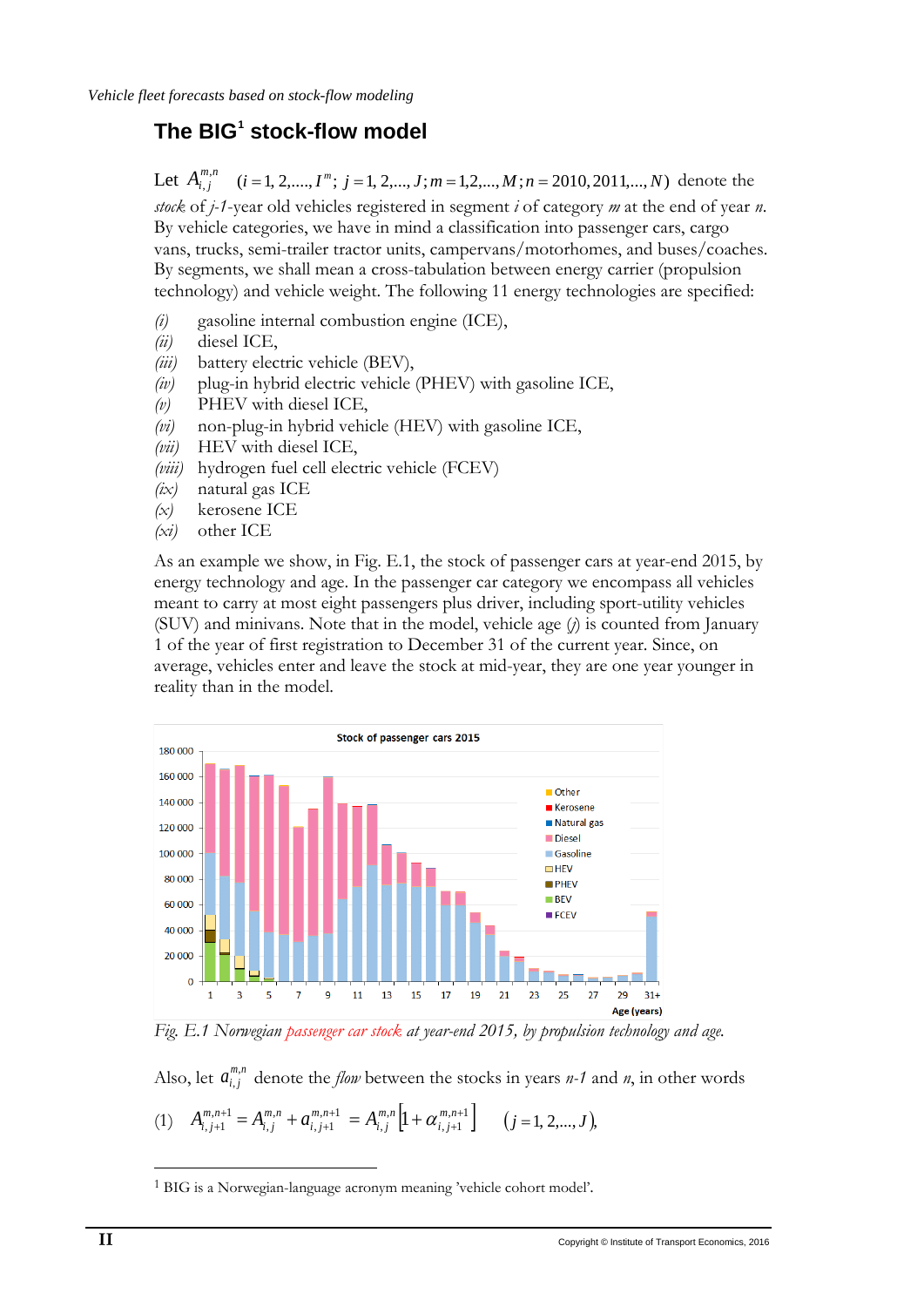where the *transition rates*  $\left[1 + \alpha_{i,j+1}^{m,n+1}\right]$  are defined by

(2) 
$$
\alpha_{i,j+1}^{m,n+1} = \alpha_{i,j+1}^{m,n+1} / A_{i,j}^{m,n}
$$
  $(i = 1, ..., I^m; j = 1, ..., J; m = 1, ..., M; n = 2010, ..., N)$ 

Most vehicles survive until next year, but not all. Some are scrapped, exported, or temporarily or permanently deregistered. On the other hand, the vehicle stock may be augmented through second hand import or reregistration. All of these *gross* flows combine to form what we shall refer to as the *net flow intensities*  $\alpha_{i,j+1}^{m,n+1}$ +  $\alpha^{m,n+1}_{i,j+1}$ . They measure the relative changes, from one year to the next, in the stock of vehicles  $A_{i,j}^{m,n}$  of a

given cohort and segment.

In most age brackets the net flow intensity will be negative, and hence the transition rate will be smaller than unity, since scrapping exceeds the sum of second hand import and reregistration.

For modeling purposes we shall assume that the net flow intensities are temporally stable, i. e.

$$
(3) \quad \alpha_{i,j}^{m,n} = \alpha_{i,j}^m \qquad \forall i, j, m, n \, .
$$

They will, however, vary with vehicle category (*m*), segment (*i*) and age (*j*).

In our model, the second highest age bracket is  $j = 30$  years. All vintage vehicles older than 30 years are assembled in the uppermost age bracket  $(j = J = 31)$ .

From the Norwegian motor vehicle register we have extracted data for the following six stocks:  $A_{i,j}^{m,2010}$ ,  $A_{i,j}^{m,2011}$ ,  $A_{i,j}^{m,2012}$ ,  $A_{i,j}^{m,2013}$ ,  $A_{i,j}^{m,2014}$ ,  $A_{i,j}^{m,2015}$ ,2014 , ,2013 , ,2012 , ,2011 ,  $\mathcal{A}_{i,j}^{m,2010},\, \mathcal{A}_{i,j}^{m,2011},\mathcal{A}_{i,j}^{m,2012},\, \mathcal{A}_{i,j}^{m,2013},\mathcal{A}_{i,j}^{m,2014},\, \mathcal{A}_{i,j}^{m,2014}$ *m i j m i j m i j m*  $A_{i,j}^{m,2010}$ ,  $A_{i,j}^{m,2011}$ ,  $A_{i,j}^{m,2012}$ ,  $A_{i,j}^{m,2013}$ ,  $A_{i,j}^{m,2014}$ ,  $A_{i,j}^{m,2015}$ , all of them specified by vehicle category, segment and age.

Invoking the simplification (3), net flow intensities were estimated by forming the weighted averages

$$
(4) \ \hat{a}_{i,j}^{m} = \frac{a_{i,j}^{m,2011} + a_{i,j}^{m,2012} + a_{i,j}^{m,2013} + a_{i,j}^{m,2014} + a_{i,j}^{m,2015}}{A_{i,j-1}^{m,2010} + A_{i,j-1}^{m,2011} + A_{i,j-1}^{m,2012} + A_{i,j-1}^{m,2013} + A_{i,j-1}^{m,2014}} \qquad (j = 2,3,...,30),
$$

where all  $a_{i,j}^{m,n}$  follow from equation (1).

At either end of the age span  $(j = 1 \text{ and } j = 31)$ , the flow rates must be defined and computed differently. Specifying the 'intensities'

(5) 
$$
\alpha_{i,1}^{m,n+1} = \frac{A_{i,1}^{m,n+1}}{\sum_{j=1}^{J} A_{i,j}^{m,n}}, \qquad \alpha_{i,31}^{m,n+1} = \frac{A_{i,31}^{m,n+1}}{A_{i,30}^{m,n} + A_{i,31}^{m,n}} - 1
$$

we calculate their empirical counterparts by

$$
(6) \quad \hat{\alpha}_{i,1}^{m} = \frac{\sum_{n=2010}^{2014} A_{i,1}^{m,n+1}}{\sum_{n=2010}^{2014} \sum_{j=1}^{J} A_{i,j}^{m,n}}, \quad \hat{\alpha}_{i,31}^{m} = \frac{\sum_{n=2010}^{2014} A_{i,31}^{m,n+1}}{\sum_{n=2010}^{2014} [A_{i,30}^{m,n} + A_{i,31}^{m,n}]} - 1.
$$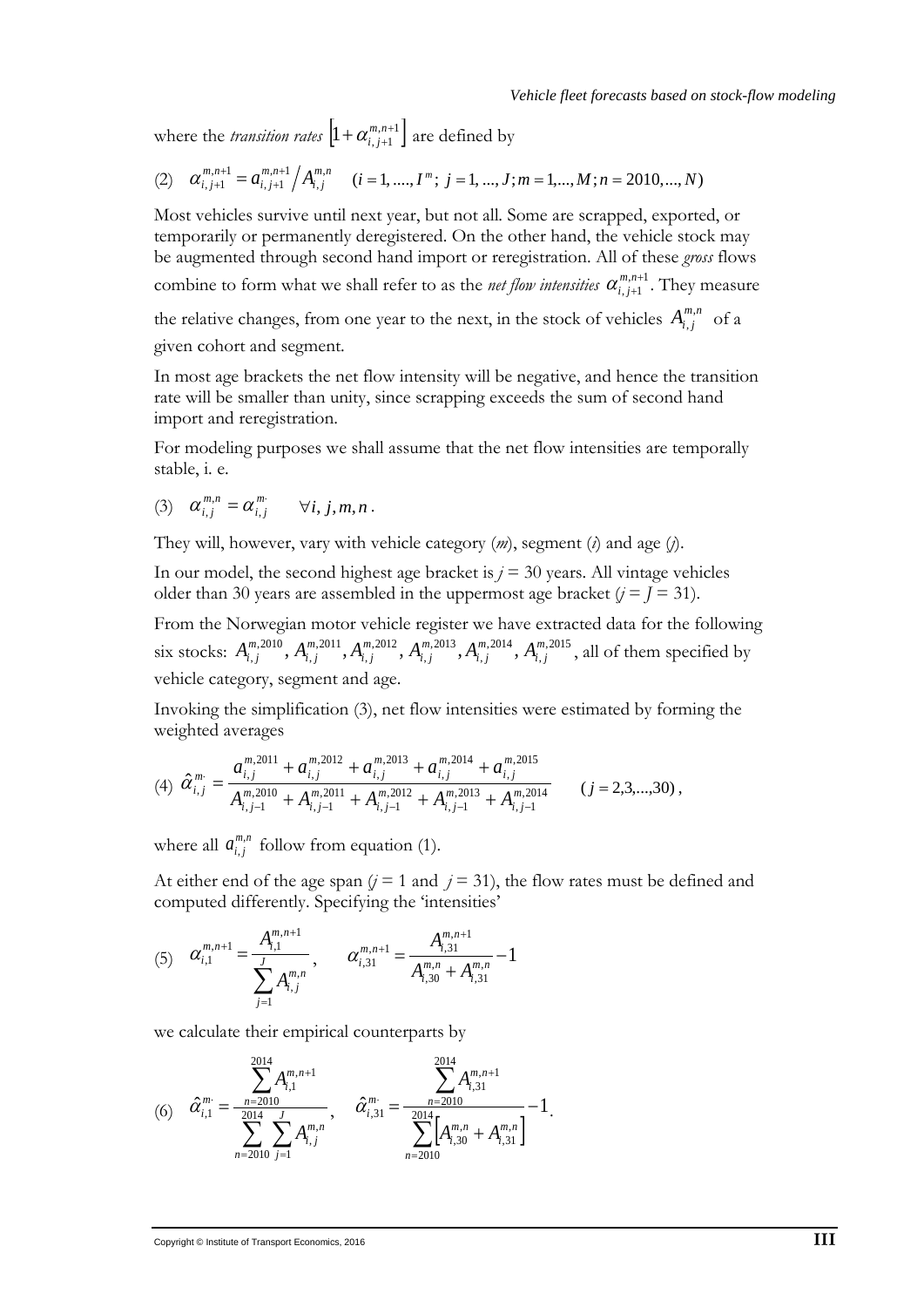The youngest cohort of vehicles in segment *i* of category *m* is calculated as a certain share of last year's aggregate stock in that segment, i. e. summed across all age groups. The flow of vintage vehicles is calculated as a share of the stocks in the two uppermost age brackets taken together.

Example net flow intensities are displayed graphically in Fig. E.2. The graph reveals that for cars older than 13 years, attrition is markedly higher in years of periodic vehicle inspection, which takes place in odd-numbered years of age as defined in the model. Also, it shows that for vehicles two to five years old, the net flow intensity is often negative, suggesting that second hand car export exceeds second hand import. We suspect this to be due to car rental and leasing companies routinely shifting their vehicles between countries of registration. These companies represent a large share of new passenger car acquisitions.



*Fig. E.2 Mean net flow intensities 2010-2015 for gasoline cars lighter than 1300 kg, by vehicle age and curb weight.* 

By compounding the transition rates through the years, one can derive 'survival' curves. However, since our net flow intensity is a sum of positive and negative gross flows due to scrapping, de- or reregistration, or second hand import or export, 'survival' is to be understood as 'survival with Norwegian license plates'. In some cases, when a cohort is augmented through second hand import, 'survival' from one year to the next may exceed 100 per cent. We shall hence refer to the changes in cohort size as *cumulative transition rates* rather than survival rates.

If we denote

$$
(7) \quad \xi_{i,j}^m = 1 + \alpha_{i,j}^m,
$$

the cumulative transition rates are given by

(8) 
$$
\pi_{i,k}^m = \prod_{j=1}^k \xi_{i,j}^m = \prod_{j=1}^k \left[1 + \alpha_{i,j}^m\right] \quad (i = 1, 2, ..., I^m; k = 1, 2, ..., 31).
$$

In Figs. E.3 and E.4, we have plotted the cumulative transition rates of heavy duty trucks and semi-trailer tractor units, by type of fuel and weight.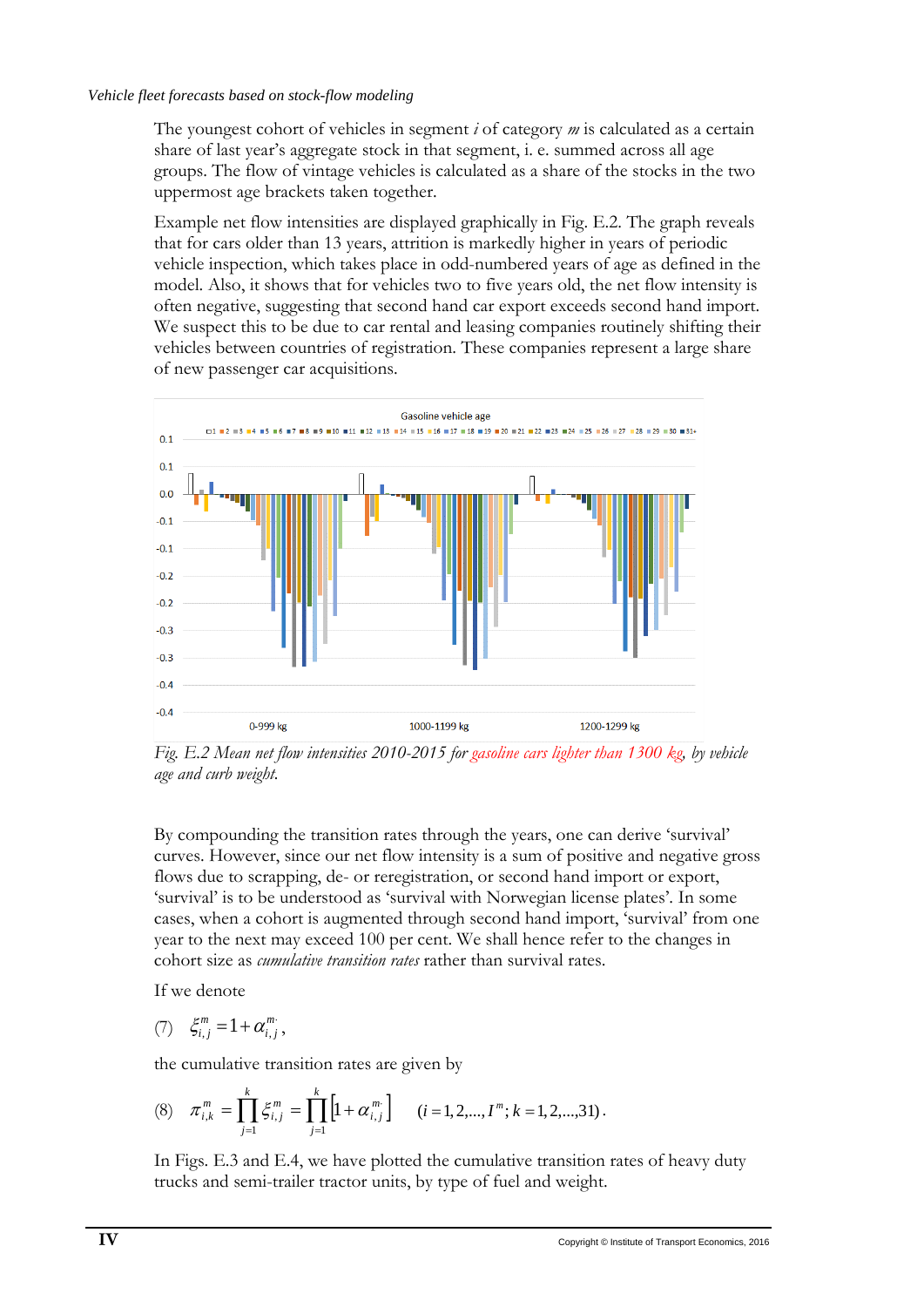

*Fig. E.3 Cumulative transition rates for cargo vans and trucks, by fuel type and maximally allowed road train weight (metric tons).*



*Fig. E.4 Cumulative transition rates for diesel driven heavy duty tractor units, by maximally allowed road train weight (metric tons).*

Roughly half of the largest trucks are still carrying Norwegian license plates after 10 years (Fig. E.3). The tractor units, however, appear to last only 5 to 7 years in Norway before half of them are sold abroad or scrapped (Fig E.4).

The domestic 'life expectancy' of a vehicle in segment *i* of category *m* is, in principle, calculable as

$$
(9) \quad \Psi_i^m = \pi_{i,1}^m + \sum_{k=2}^{30} k \Big[ \pi_{i,k}^m - \pi_{i,k-1}^m \Big] + k^* \Big[ \pi_{i,31}^m - \pi_{i,30}^m \Big] \qquad (i = 1, 2, ..., I^m) \,,
$$

where the mean age of vintage vehicles has been set at  $k^* = 40$  years. An example is shown in Fig. E.5.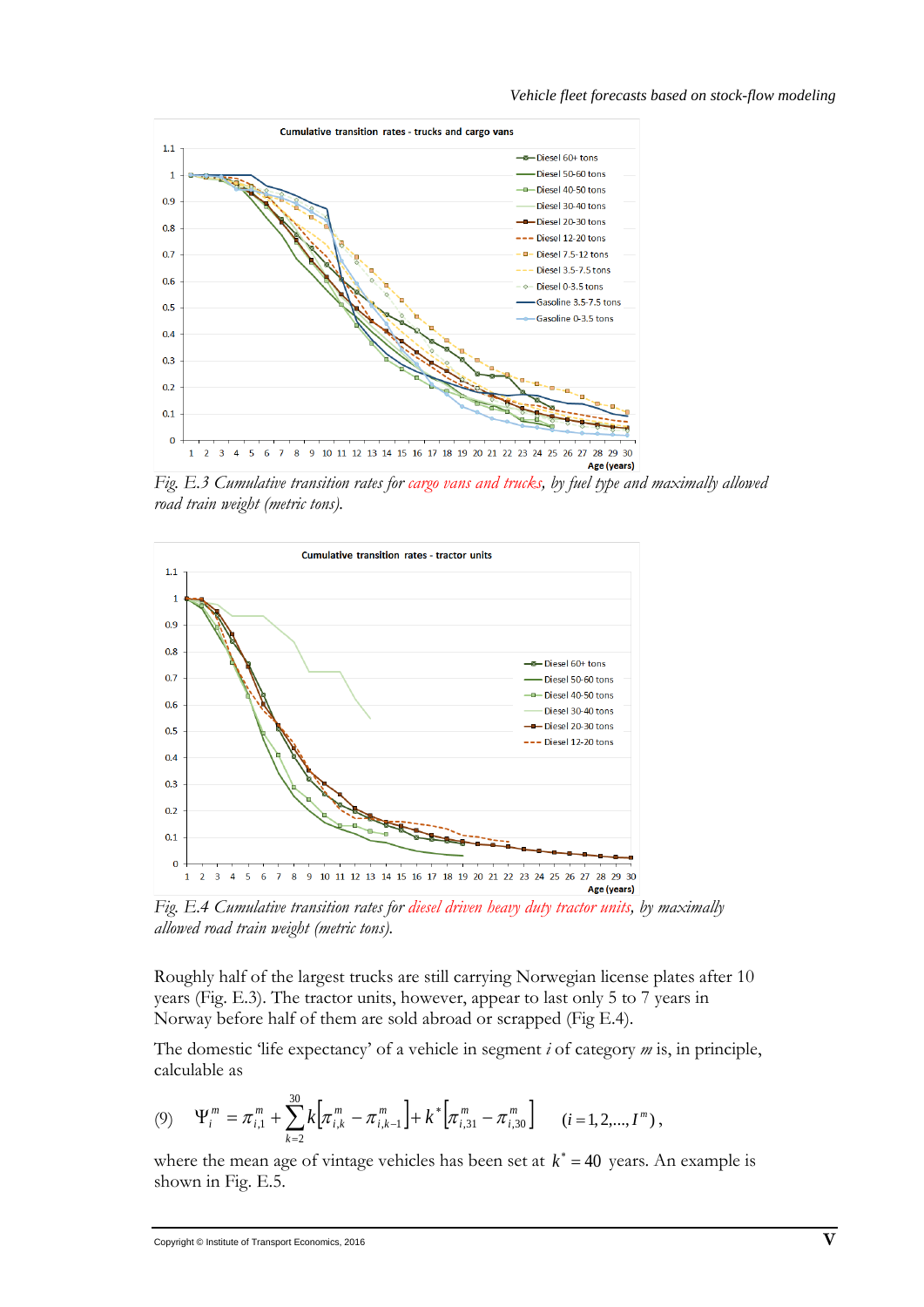#### *Vehicle fleet forecasts based on stock-flow modeling*



*Fig. E.5 Calculated domestic life expectancy of freight vehicles within selected segments.*

Let  $f_{i,j}^{m,n}$  denote the aggregate fuel consumption in segment *i* and age bracket *j* of vehicle category *m* in year *n*, let  $\varphi_{i,j}^{m,n}$  signify the average on-the-road fuel consumption per kilometer, and let  $g^{m,n}_{i,j}$  represent the corresponding per vehicle annual mileage. We assume

(10)  $\varphi_{i,j}^{m,n} = \varphi_{i,j-1}^{m,n-1}$ , ,  $\varphi_{i,j}^{m,n} = \varphi_{i,j-1}^{m,n-1}$  $\varphi_{i,j}^{m,n} = \varphi_{i,j-1}^{m,n-1}, \ g_{i,j}^{m,n} = g_{i,j}^{m,n-1}$ ,  $g_{i,j}^{m,n} = g_{i,j}^{m,n-1}$ 

i. e. the per kilometer fuel consumption  $\varphi^{m,n}_{i,j}$  is cohort dependent, but unaltered as the vehicle ages. The annual vehicle miles traveled  $g_{i,j}^{m,n}$  are, on the other hand, constant across cohorts, but decrease markedly with vehicle age (Fig. E.6).



*Fig. E.6 Annual vehicle kilometers traveled by diesel driven freight vehicles, by maximally allowed road train weight (metric tons). Source: Heavy duty freight vehicle survey*

Now, the aggregate fuel consumption within vehicle category *m* in year *n* is calculable as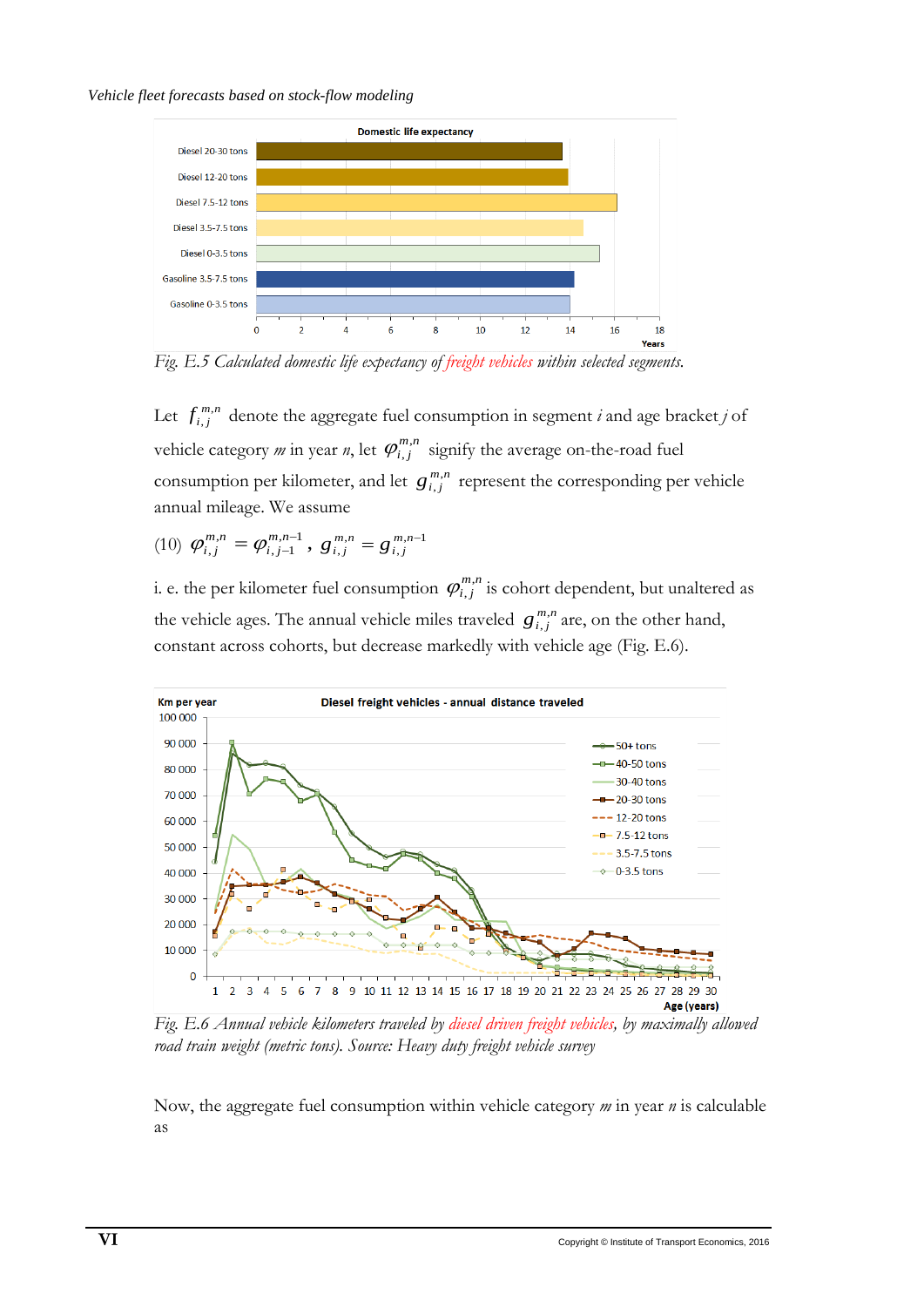$$
(11) \tF^{m,n} = \sum_{i=1}^{I^m} \sum_{j=1}^{31} f_{i,j}^{m,n} = \sum_{i=1}^{I^m} \sum_{j=1}^{31} \varphi_{i,j}^{m,n} g_{i,j}^{m,n} \Big[ A_{i,j-1}^{m,n-1} + A_{i,j}^{m,n} \Big] / 2,
$$

where we have defined  $A_{i,0}^{m,n} \equiv 0 \quad \forall i, m, n$  and estimated the mean size of a vehicle cohort throughout the year as the average between the stocks of January 1 and December 31. On average, new vehicles travel only half a normal distance during their year of first registration (Fig. E.6).

Let  $\gamma_i^m$  denote the number of kilograms of  $CO_2$  emitted through the combustion of one liter of fuel type  $i$  for vehicles of category  $m$ . Then the aggregate  $CO_2$  emission from these vehicles in year *n* is given by

$$
(12) \quad C^{m,n} = \sum_{i=1}^{I^m} \gamma_i^m \sum_{j=1}^{31} f_{i,j}^{m,n} = \sum_{i=1}^{I^m} \gamma_i^m \sum_{j=1}^{31} \varphi_{i,j}^{m,n} g_{i,j}^{m,n} \Big[ A_{i,j-1}^{n-1} + A_{i,j}^n \Big] / 2 \, .
$$

In our calculations, we have set  $\gamma_i^m = 2.32 \text{ kgCO}_2/\text{liter}$  for gasoline ICE and hybrid vehicles,  $\gamma_i^m = 2.68 \text{ kgCO}_2/\text{liter}$  for diesel ICE and hybrid vehicles, and  $\gamma_i^m = 0$  for BEVs and FCEVs. This last assumptions can be justified by the fact that all power plants in the European Union (EU) and Norway are covered by the European capand-trade system (EU ETS). Hence, the marginal emission caused by the operation of an electric vehicle is, in principle, zero. We assume hydrogen to be produced through electrolysis.

## **An ultra-low emission policy scenario**

Using the above accounting framework, we have worked out two long-term scenario projections – a *trend* path and an *ultra-low emission policy (ULEP)* path.

The trend path for new vehicles is essentially an extrapolation of the trend observed between 2010 and 2015, as defined in terms the log-odds corresponding to the market shares of the eleven different energy technologies. Log-odds are calculated separately for each vehicle category and weight class. Also, transition rates for vehicles older than one year are extrapolated from rates observed during 2010- 2015.

In the ULEP scenario, however, new vehicle acquisition is modified in such a way as to almost achieve the targets laid down by the transportation agencies, bearing on zero and low emission vehicle market shares in 2025 and 2030.

The assumed market development of new passenger cars in the ULEP scenario is shown in Fig. E.7. The corresponding, more sluggish development in the car passenger stock is shown in Fig. E.8.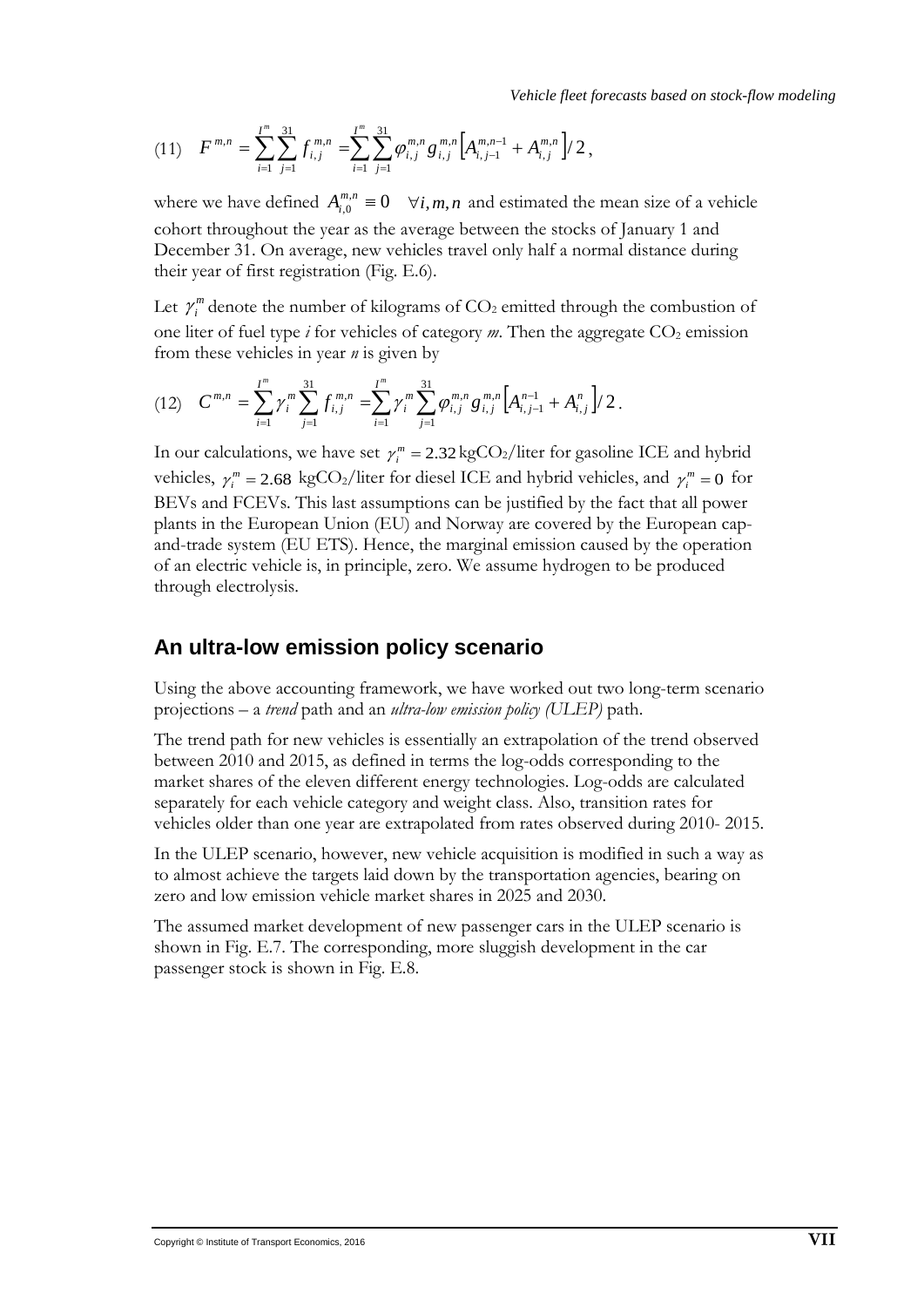### *Vehicle fleet forecasts based on stock-flow modeling*



*Fig. E.7 Annual flow of new passenger cars under ultra-low emission policy scenario, by propulsion technology.* 



*Fig. E.8 Stock of passenger cars at year-end under ultra-low emission policy scenario, by propulsion technology.* 

In Figs. E.9 and E.10, we show corresponding graphs for the projected light and heavy duty freight vehicle stocks, respectively, under the ULEP scenario. Light duty freight vehicles, also referred to as cargo vans, have – by definition – a maximal weight of 3.5 (metric) tons, including cargo.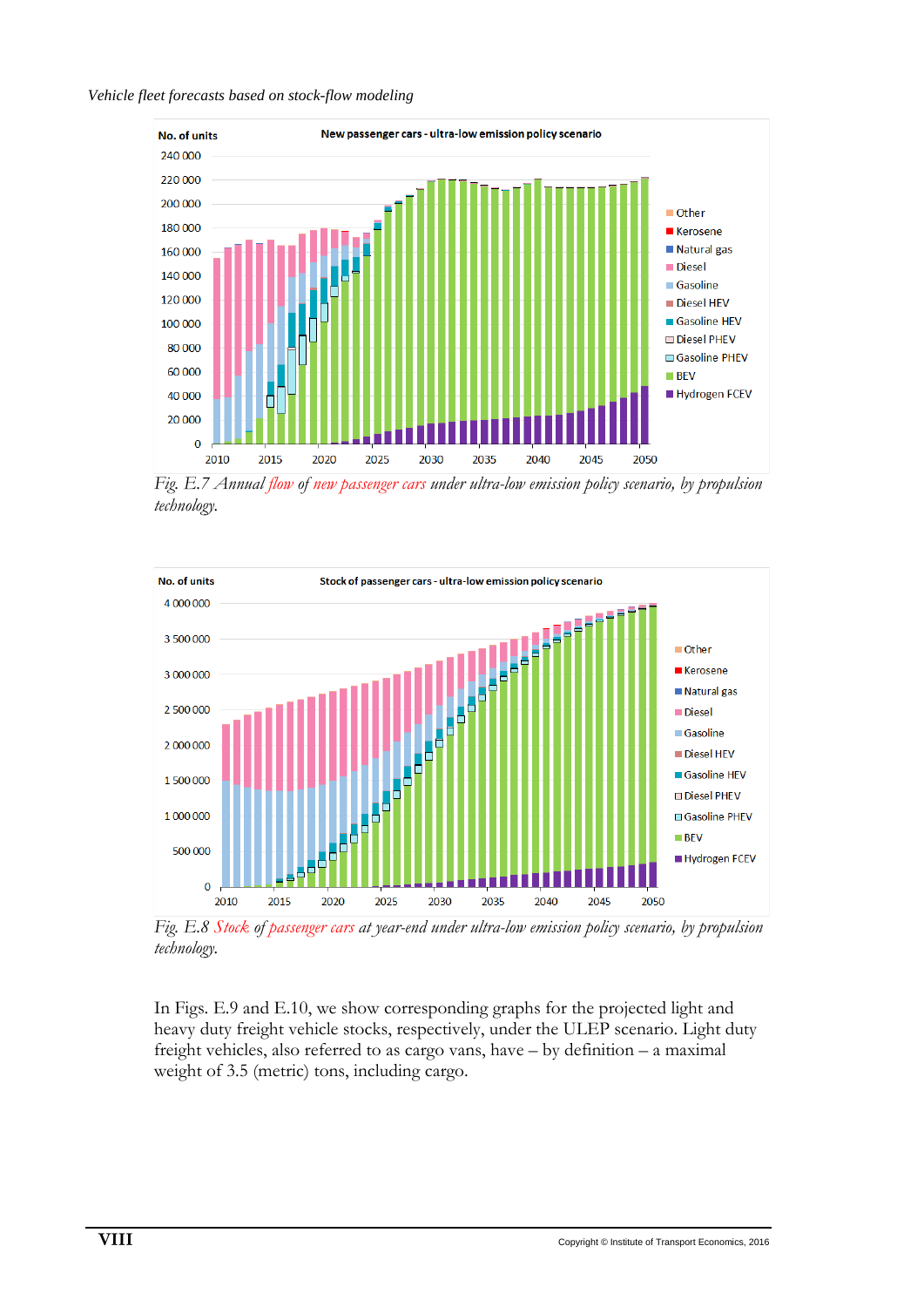

*Fig. E.9 Stock of light duty freight vehicles at year-end under ultra-low emission policy scenario, by propulsion technology.* 



*Fig. E.10 Stock of heavy duty freight vehicles (trucks and tractor units) at year-end under ultra-low emission policy scenario, by propulsion technology.* 

The developments in the fleets of passenger cars, cargo vans, trucks, tractor units, buses and coaches, campervans and motorhomes combine to produce the overall amounts of  $CO<sub>2</sub>$  emissions shown in Figs. E.11 or E.12. The former depicts the trend path, to be compared to the latter, which shows the ULEP path.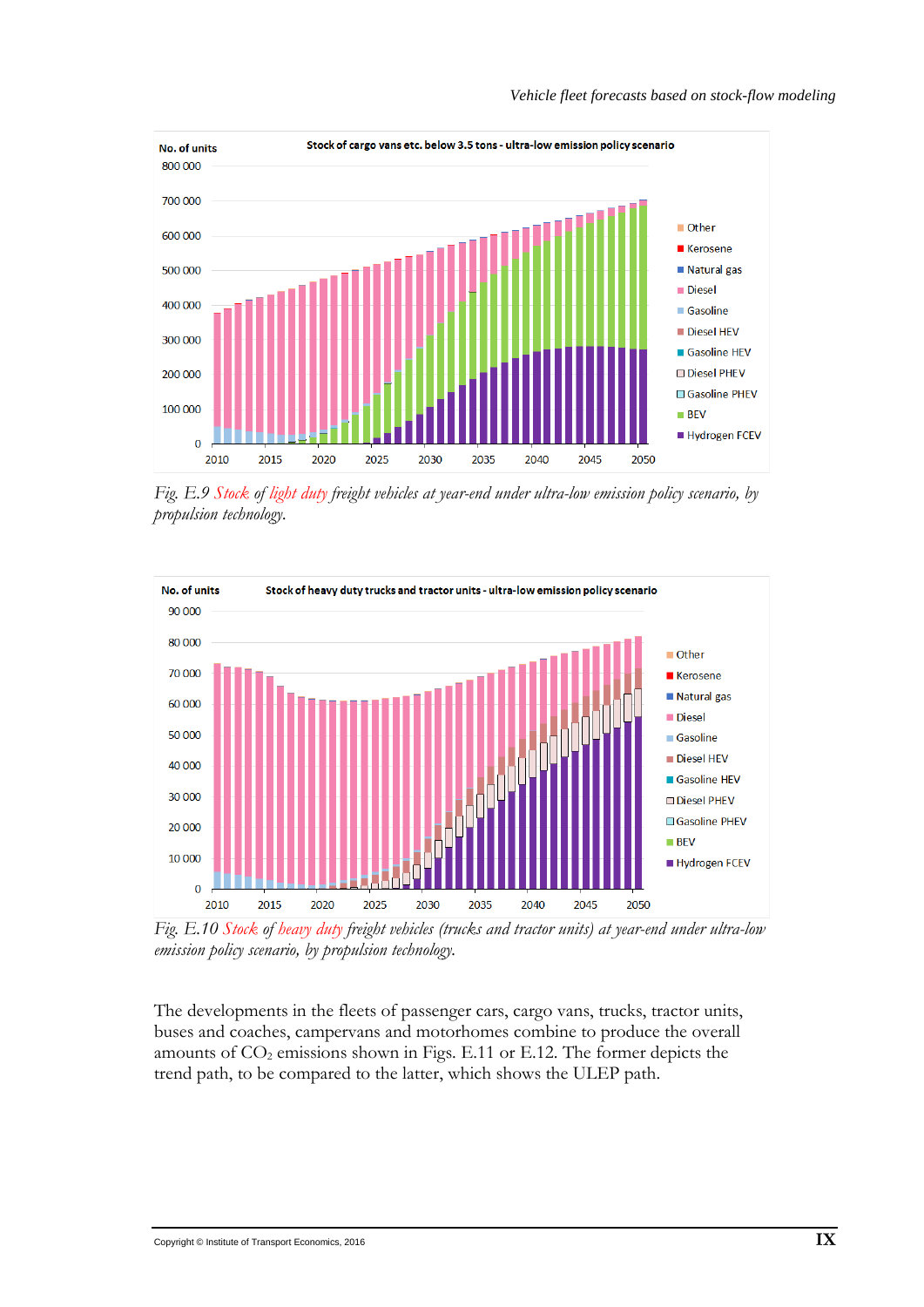#### *Vehicle fleet forecasts based on stock-flow modeling*



*Fig. E.11 Projected metric tons of CO2 emissions from road transportation under trend path, by vehicle category. Biofuel combustion is included.* 



*Fig. E.12 Projected metric tons of CO2 emissions from road transportation under ultra-low emission policy path, by vehicle category. Biofuel combustion is included.* 

According to the ULEP projection, CO<sub>2</sub> emissions from road transportation in 2030 is down by 45 per cent from the 2015 level. In the trend scenario, emissions are cut by 21 per cent.

The graphs E.11 and E.12 include emissions from biofuel combustion. It turns out that if the biofuel share of diesel consumed increases from 6.5 per cent in 2015 to 42 per cent in 2030, this would be sufficient, under the trend scenario, to bring road GHG emissions in 2030 down by 40 per cent from the 2015 level, provided the biofuel used is 100 per cent climate neutral (Fig. E.13). For GHG emissions to come down by 55 per cent, a close to 70 per cent biodiesel share would be required.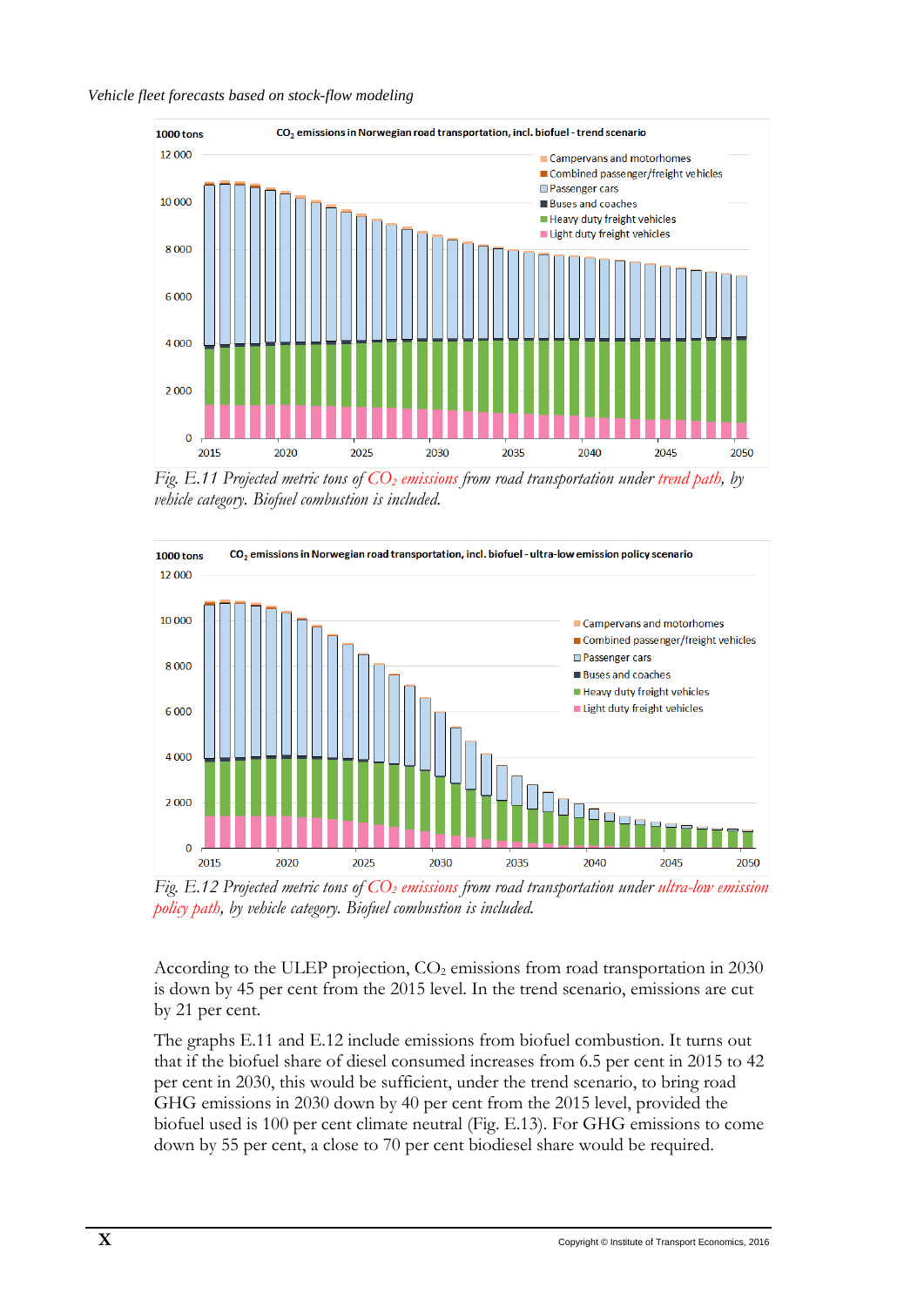

*Fig. E.13 Calculated CO2 emissions from fossil fuel combustion in road transportation, by biofuel share of diesel sold. Trend scenario for Norway 2020-2050.*

Under the ULEP scenario, a 30 per cent biodiesel share in 2030 would be sufficient to reach the target of a 55 per cent cut in GHG emissions since 2015 (Fig. E.14).



*Fig. E.14 Calculated CO2 emissions from fossil fuel combustion in road transportation, by biofuel share of diesel sold. Ultra-low emission policy scenario for Norway 2020-2050.*

Finally, in Fig. E.15 we show the development of the energy mix in road transportation in the ULEP scenario. The share of zero emission technologies – hydrogen and electricity – is projected to grow from 0.35 per cent in 2015 to 26 per cent in 2030 and 89 per cent in 2050.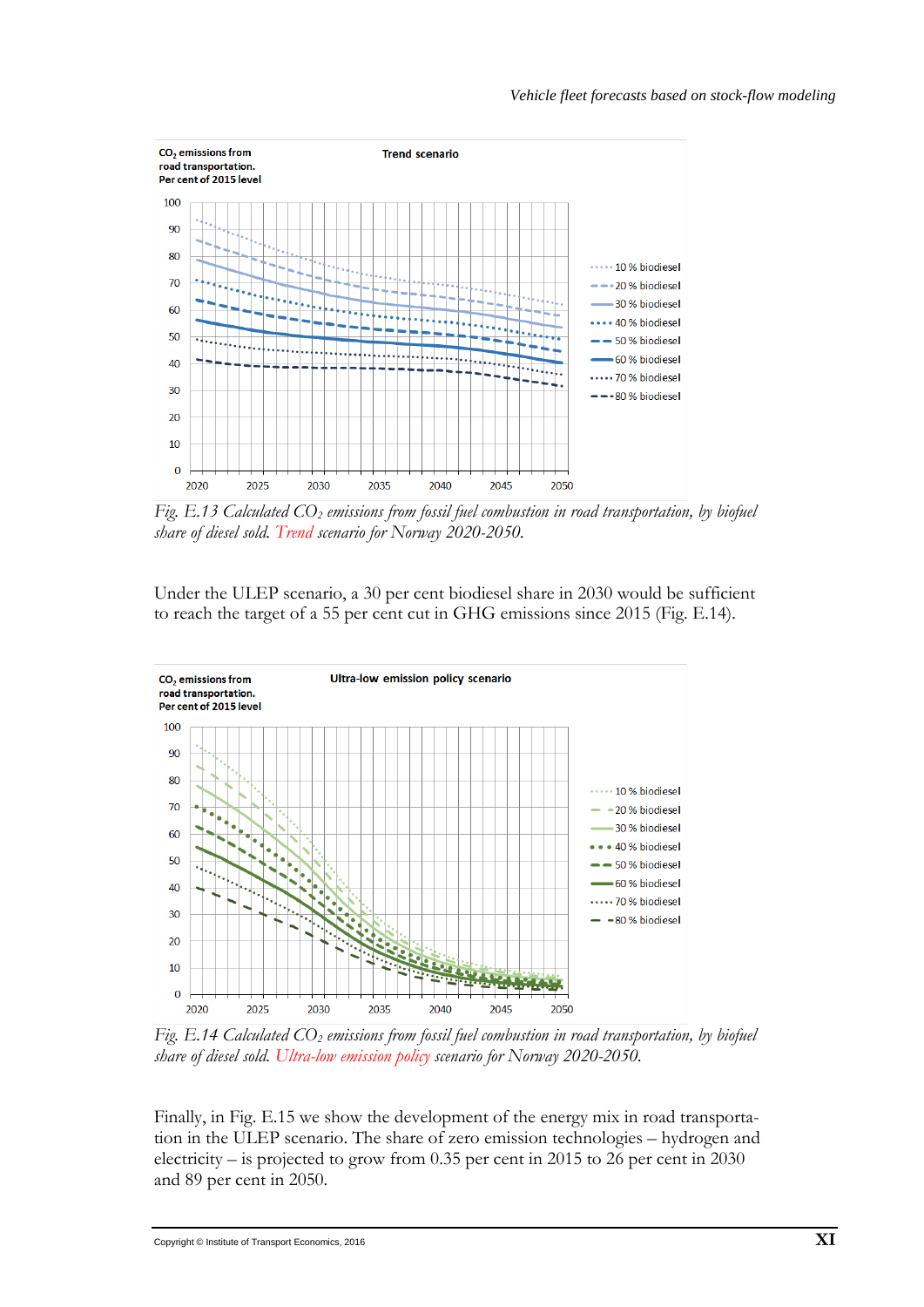

*Fig. E.15 Projected energy consumption in road transportation under ultra-low emission policy path, by energy carrier. Biofuel combustion is included. Campervans, motorhomes and combined passenger/freight vehicles are left out.*

## **Time lag between innovation and penetration**

The stock-flow cohort model may provide insights into the speed with which technological innovation spreads through the mass of assets affected. An example is shown in Fig. E.16.



*Fig. E.16 Share of zero emission vehicles in flows and stocks of vehicles under ultra-low emission policy path, by vehicle category.*